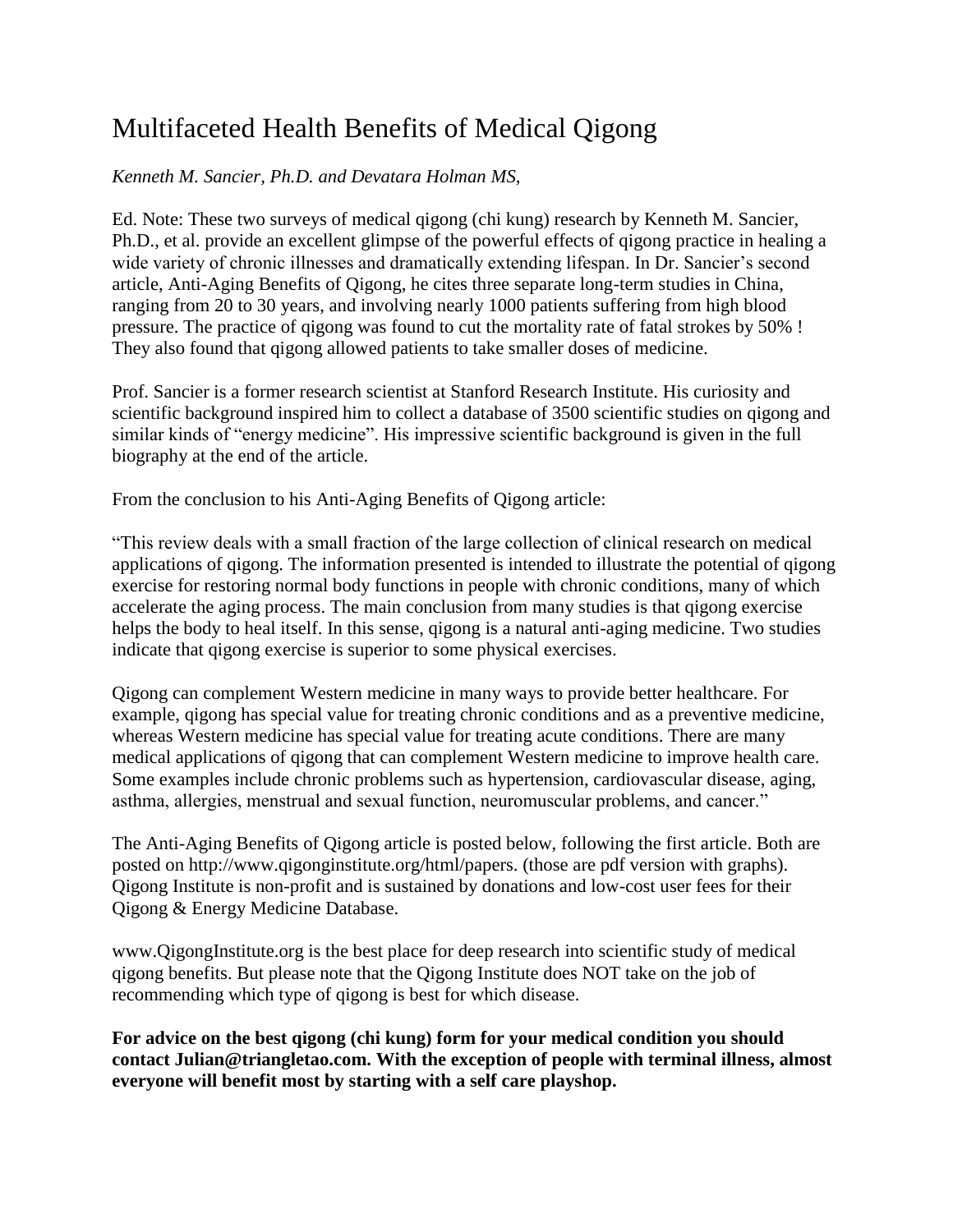## **Multifaceted Health Benefits of Medical Qigong**

## By **Kenneth M. Sancier, Ph.D. and Devatara Holman MS, MA, Lac**

#### **Introduction**

It is a challenge for the Western mind to understand the function of Qi ("chi") in the context of bodily functions as defined by science. According to Chinese medicine and Qigong theory, Qi has an infinite number of functions in the body. The foundation of Qigong and TCM theory dictates that intention (Yi) directs the movement of Qi, which in turn directs the flow of blood in the body.

Increased or decreased electrical activity in specific areas of the body determines blood flow and fluid balance, accumulation and dispersal of substances. The practice of Qigong is the act of bringing awareness and skill to direct the function and movement of Qi. The correct movement of Qi is a force that engages the body"s natural tendency toward homeostasis.

Continued practice provides reinforcement of the body"s inclination toward homeostasis and therefore toward optimal use of all its functions and potential. What are called "special abilities" or "psychic powers" that sometimes develop in Qigong practice are simply the product of our natural capacity in the refined human state.

For health maintenance, the Qigong practitioners do not have to be an expert. Almost anyone can learn to practice Qigong to maintain and improve his or her own health. The objective of the exercises is to strengthen the Qi in the body and remove obstructions to Qi flow that may have developed due to injury, emotional states, diet, disease or other factors. Conversely, obstruction of Qi flow can also produce disease.

## **Qigong Most Developed Form of Energy Medicine**

Of all the energy medical practices, Qigong has the most developed theoretical basis and has been subjected to the most extensive research. In China, the collected knowledge about the therapeutic benefits of Qigong was developed over thousands of years. Medical Qigong is now practiced in clinics and some hospitals that integrate traditional Chinese medicine (TCM) and conventional Western medicine. In Western hospitals Qigong is among several complementary practices used including Therapeutic Touch, Mindful Meditation and Reiki.

#### **Clinical Research Demonstrates Multifaceted Effects of Qigong**

In the early 1980"s Chinese scientists initiated research on the health and healing claims of Qigong. Of the hundreds of research studies that were performed, few were published because suitable journals were unavailable. However, about 1400 reports were published as abstracts in the proceedings of conferences.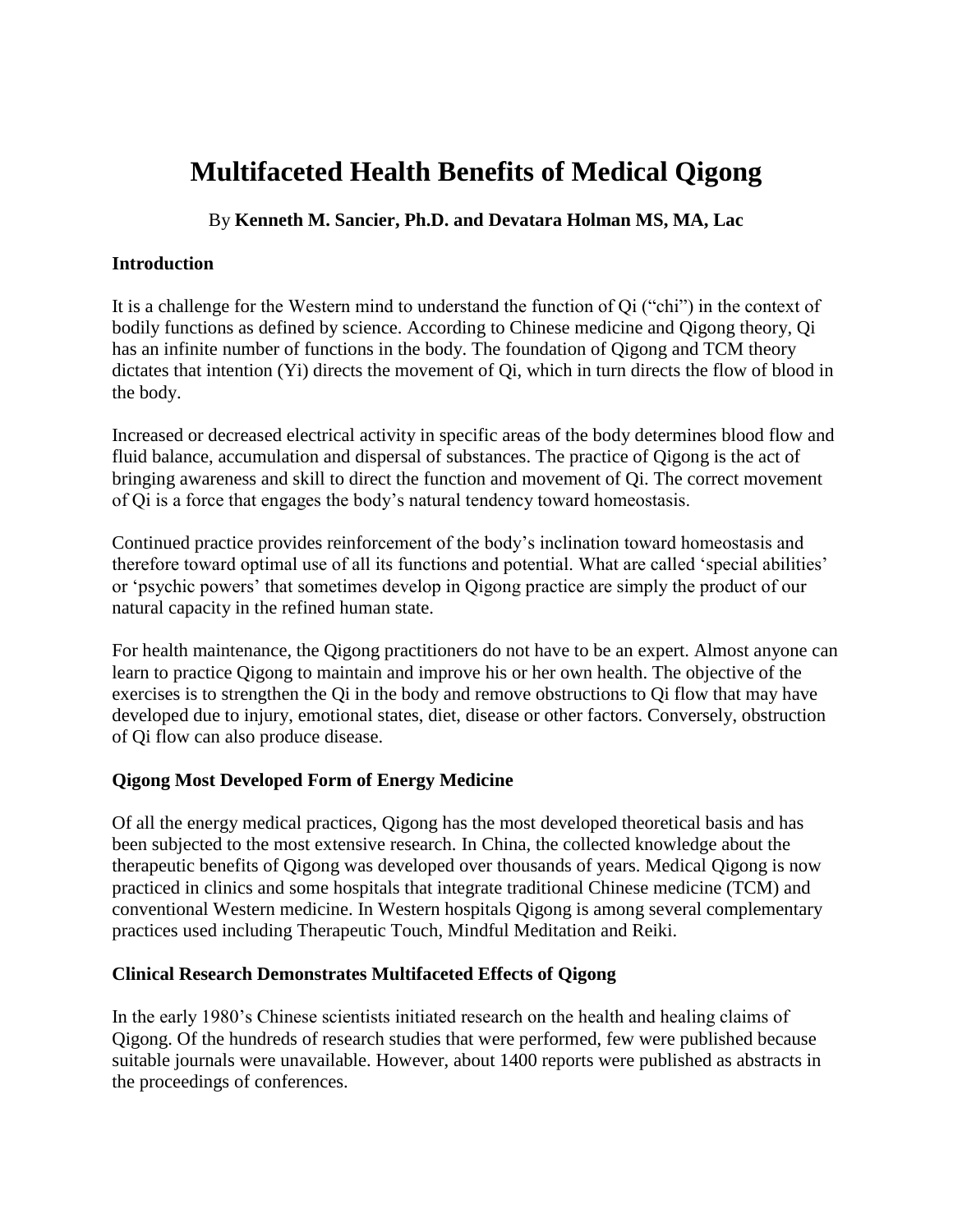English abstracts of these reports as well as those from scientific journals are collected in the Qigong Database™ that presently contains more than 2000 records of Qigong studies (Ed.: now contains 3500 studies including all types of energy medicine) and is available from the Qigong Institute. (Sancier KM 2000)

One of the authors has discussed the medical benefits of Qigong. (Sancier KM 1994; Sancier KM 1996a; Sancier KM 1996b; Sancier KM 1999; Sancier KM Weintraub 2000) Wang and Xu, two western-trained doctors in China explored some of the multiple health benefits of selfpractice as summarized in the table (Wang CX 1991; Wang CX 1993; Wang CX 1995):

#### **Qigong Biological Benefits**

Activities of two messenger cyclic nucleotides Anti-aging Antithrombin III Asthma Blood flow to the brain for subjects with cerebral arteriosclerosis Blood pressure Blood viscosity Bone density Cerebral functions impaired by senility Endocrine gland functions Erythrocyte deformation index Factor VIII-related antigen Hypertension Immune system Longevity, 50% greater; after Qigong 30 min/twice daily, 20 years Plasminogen activator inhibitor Serum estradiol levels in hypertensive men and women Serum lipid levels Sexual function Strokes, 50% fewer after Qigong 30 min/twice daily, 20 years

One of the prime benefits of Qigong is stress reduction, and a main ingredient of practice is intention (i.e., Yi) that uses the mind to guide the Qi. While Qi itself has not been measured, multiple types of measurements demonstrate the effects of Qi on the body. For example, simultaneous measurements of the interaction between a Qigong master and receiver included respiration, EEG, vibrations, blood pressure, skin conductivity, and heart rate variability. (Yamamoto M 1997)

Different physiological measurements have sought information about the effects of Qigong on the brain and emotions. These include measurements by high-resolution electroencephalography (EEG), functional MRI (fMRI), neurometer measurements, and applied kinesiology. Neuroimaging methods were used to study regional brain functions, emotions and disorders of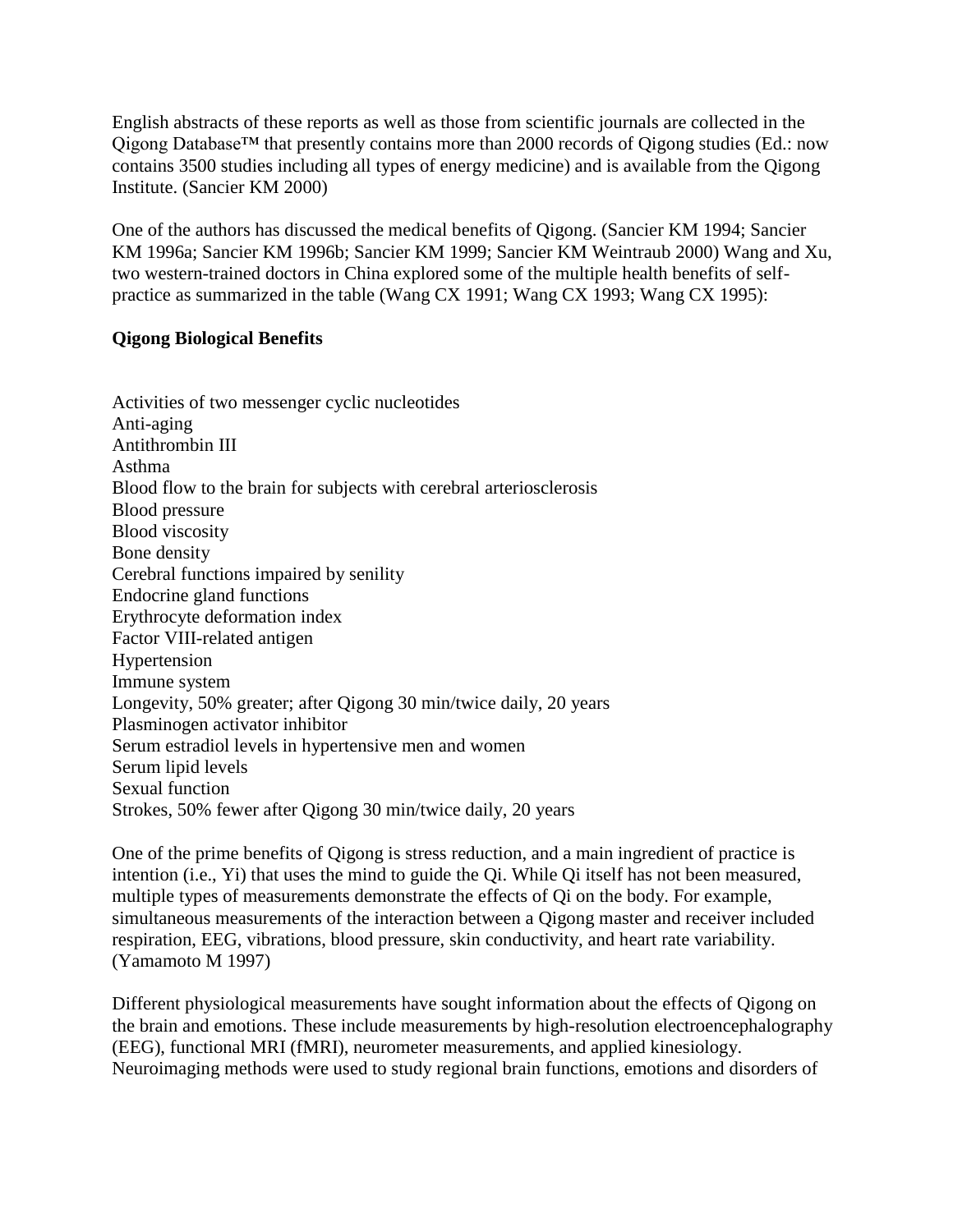emotions. Differences were found on the effects on the brain during meditation by Qigong and by Zen meditation.(Kawano K 1996)

The effects of emitted Qi (waiqi) has also been extended to cell cultures, growth of plants, seed germination, and reduction of tumor size in animals. (Sancier KM 1991) Spiritual healing, which involves the mind, has been the subject of two volumes by Benor.(Benor DJ 2001; Benor DJ 2002) His discussions also include scientific studies describing the beneficial effects of prayer on subjects' health.

The work of Richard Davidson and Paul Ekman, researchers of the Mind and Life Institute, may go along way to illustrate the role of intention alone on the brain and body.(Davidson JD 1999) In current studies underway at University of California at San Francisco Medical School and University of Wisconsin, they are observing the electrical mechanisms in the brains of highly trained Buddhist lamas during various states of focused intention. Using functional, fMRI, highresolution EEG and state-of-the-art reflex monitoring, their early results illustrate that electrical activity and blood flow in the brain can be directed by conscious intention.

Through systematic and repeated practice of intention, well-practiced lamas have succeeded in training the brain to direct electrical activity away from areas associated with the biochemistry of stress, tension and disturbing emotional or physical states (i.e., the amygdala and right prefrontal cortex) and increase activity in the area associated with the biochemistry of healthful emotional and physical states (i.e., the left prefrontal cortex).

Moreover, they have observed that the state of conscious intention on compassion engages a state of relaxation and well being which surpasses even that achieved during a state of rest. The early results of this research suggests that parts of the brain thought previously to be fixed in function, such as the stress reflexes of the reptilian brain, may in fact be plastic in nature, able to be changed, shaped and developed through ongoing practice of conscious intention.(Lama Dalai 2003)

Cost containment of healthcare is a subject of vital contemporary interest. For example, in the treatment of asthma self-applied Qigong led to significant cost decreases, such as reduction in days unfit for work, hospitalization days, emergency consultation, respiratory tract infections, and number of drugs and drug costs. (Reuther I 1998)

#### **Recommendations**

• The vast research of medical benefits of Qigong offers a rich source of information for benefiting mankind. Medical cost containment is an attractive benefit of Qigong practice and should be further explored to provide healing potential without side effects.

• The science and art of Qigong may open a window into new thinking about health, medicine, psychology and spirituality. It is a physical, mental and spiritual practice that continuously supports our natural tendency toward homeostasis.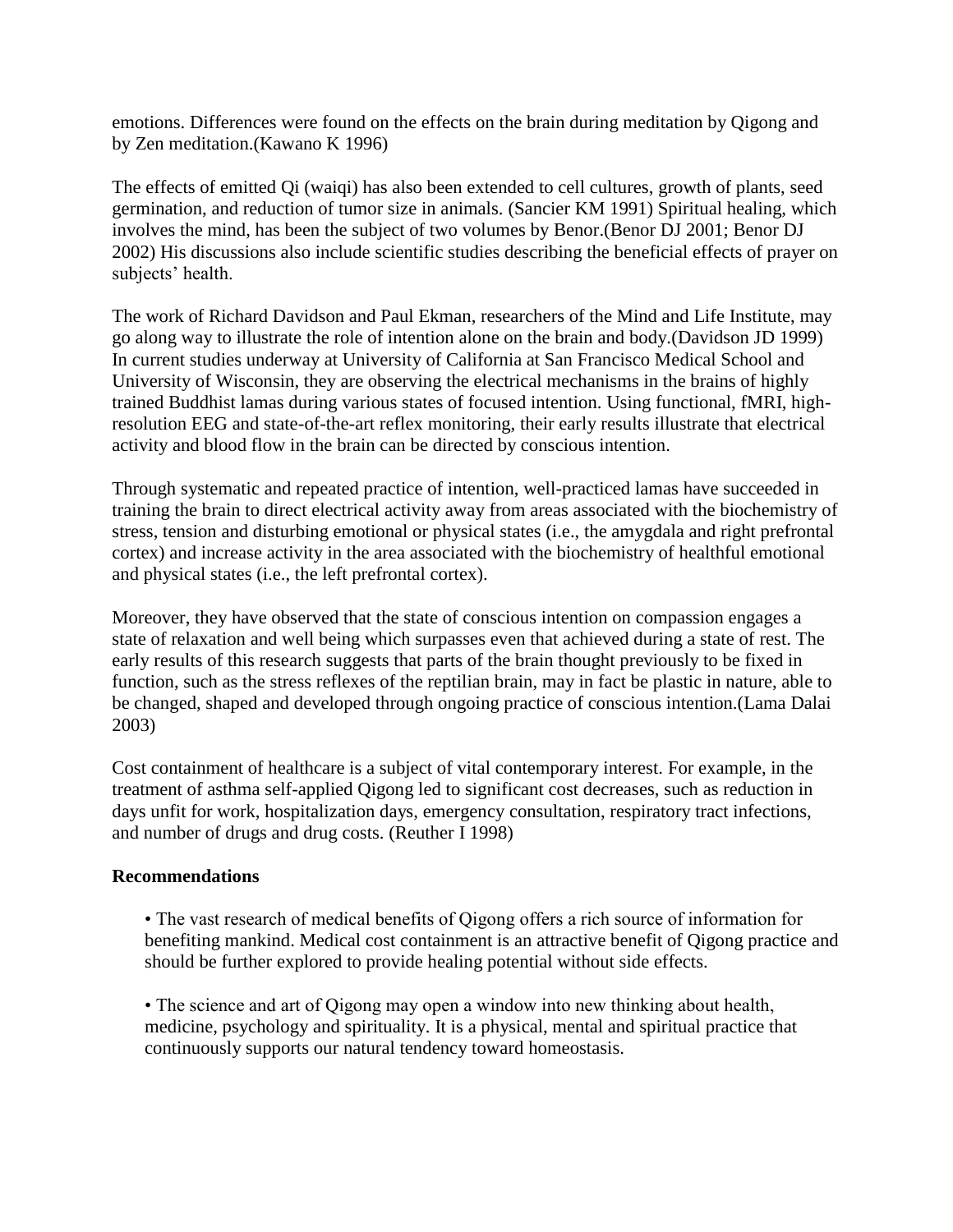• If that tendency is supported with regularity, allowing one to hover more closely to that point of balance, then the entire being can experience a tremendous evolutionary advantage.

• Innate abilities have an opportunity to develop; the senses more keen, organ function more consistent and strong, the sympathetic nervous system relaxed, parasympathetic nervous system efficient, the mind relaxed, alert, clear, freely channeling messages in a multitude of new and diverse directions.

• From a scientific point of view, the promise of Qigong practices provides new avenues for understanding some of the subtle aspects of human life and its natural inclination to strive for balance.

• For clinicians it shifts our focus from a battle with disease to a cultivation of health.

• For practitioners of Qigong, it gives us an experiential understanding of greater balance within ourselves and of the cultivation our individual physical, mental and spiritual potential.

- Kenneth Sancier, PhD.

(reference list to the article follows the biography of Dr. Sancier) Second article Anti-Aging Benefits of Qigong, follows the references. It has more detailed examinations of studies on the different kinds of disease benefiting from chi kung/qigong.

#### **Biography**

Dr Sancier is the founder and Chairman of the Board of Directors of the Qigong Institute. He is a professor at the American College of Traditional Medicine in San Francisco. He received a Ph.D. from Johns Hopkins University and has carried out basic and applied chemistry research. As a research chemist he published 70 articles in scientific journals and holds 12 patents.

He is an editor of the Journal of the International Society of Life Information Science (JISLIS), Director of the California Information Center of ISLIS, on the Advisory Board of the Journal Of Alternative Therapies, and is on the Council of the World Academic Society Medical Qigong.

Since 1986, he applied his scientific background to study and evaluate reports on Qigong that claimed health and healing benefits. This evaluation depended on a series of activities including participating in international Qigong conferences in China, Japan, Canada and USA and sponsoring the First World Congress of Qigong in San Francisco.

To summarize the information on Qigong that he had collected, he led the development of the Computerized Qigong Database.™ The Database is a compellation of over 3500 citations on qigong and energy medicine. With English abstracts of almost all research on Qigong since 1986, it provides means to search the entire collection using any search word(s). The Database, which is available on a CD from the Oigong Institute, has been used as a source for six books, 7 dissertations, and numerous research projects.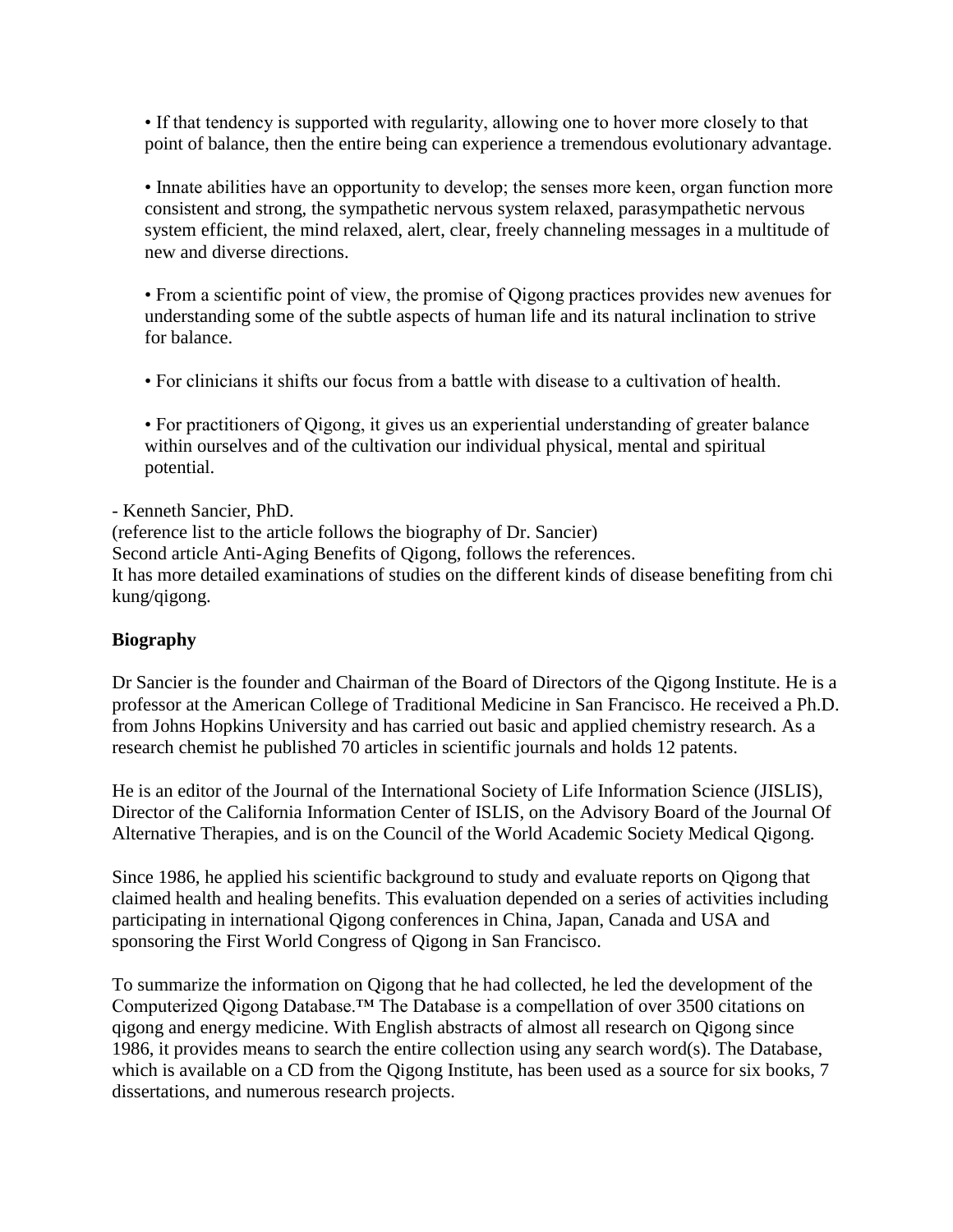He has carried out and published experimental studies of mind/body interactions. Including experimental studies and reviews, he has published about 25 papers in peer reviewed journals.

#### **Reference List**

Benor DJ. Spiritual healing-scientific validation of a healing revolution. Vol. 1. Visions Publications,Southfield, MI 48034, 2001.

Benor DJ. Spiritual healing-scientific validation of a healing revolution, Prof. supplement. Vol. 2.Vision Publications, Southfield, MI 48034, 2002.

Davidson JD, Abercrombie H, Nitschke JB, Putnam K. Regional brain function, emotion anddisorders of emotion. Current Opinion in Neurobiology 1999; 9:228-34.

Kawano Kimiko 1, Kushita Kouhei N 2. The Function of the Brain using EEGs during InducedMeditation. J Intl Soc Life Info Science 1996; 14(1):91-3.

Lama Dalai, Goleman Daniel. Destructive Emotions, how can we overcome them? New York, NY:Bantam Books, 2003.

Reuther I, Aldridge D. Treatment of bronchial asthma with qigong Yangsheng–A pilot study. JAltern Complement Med 1998; 4(2):173-83.

Sancier KM. The effect of qigong on therapeutic balancing measured by electroacupunctureaccording to Voll (EAV): A preliminary study. Acupunct Electrother Res 1994; 19(2/3):119-27.

Sancier KM. Anti-Aging Benefits of Qigong. J Intl Soc Life Info Science 1996a; 14(1):12-21.

Sancier KM . Medical applications of qigong. Altern Ther Health Med 1996b; 1(4).

Sancier KM. Therapeutic Benefits of Qigong Exercises in Combination with Drugs. J AlternComplement Med 1999; 5(4):383-9.

Sancier KM. Qigong and neurologic illness. Weintraub M. Complementary and alternativemedicine for neurologic illness. St. Louis, Missouri: Harcourt Health Sciences, 2000.

Sancier KM. Qigong database. Adv Mind Body Med 2000; 16(3):159.

Sancier KM, Hu B. Medical applications of qigong and emitted qi on humans, animals, cell cultures & plants: review of selected scientific research. Am J. Acupuncture 1991; 19(4):36777.

Wang CX, Xu DH. [The beneficial effect of qigong on the ventricular function andmicrocirculation in deficiency of heart-energy hypertensive patients]. Chung Hsi I Chieh Ho

Tsa Chih 1991; 11(11):659-60.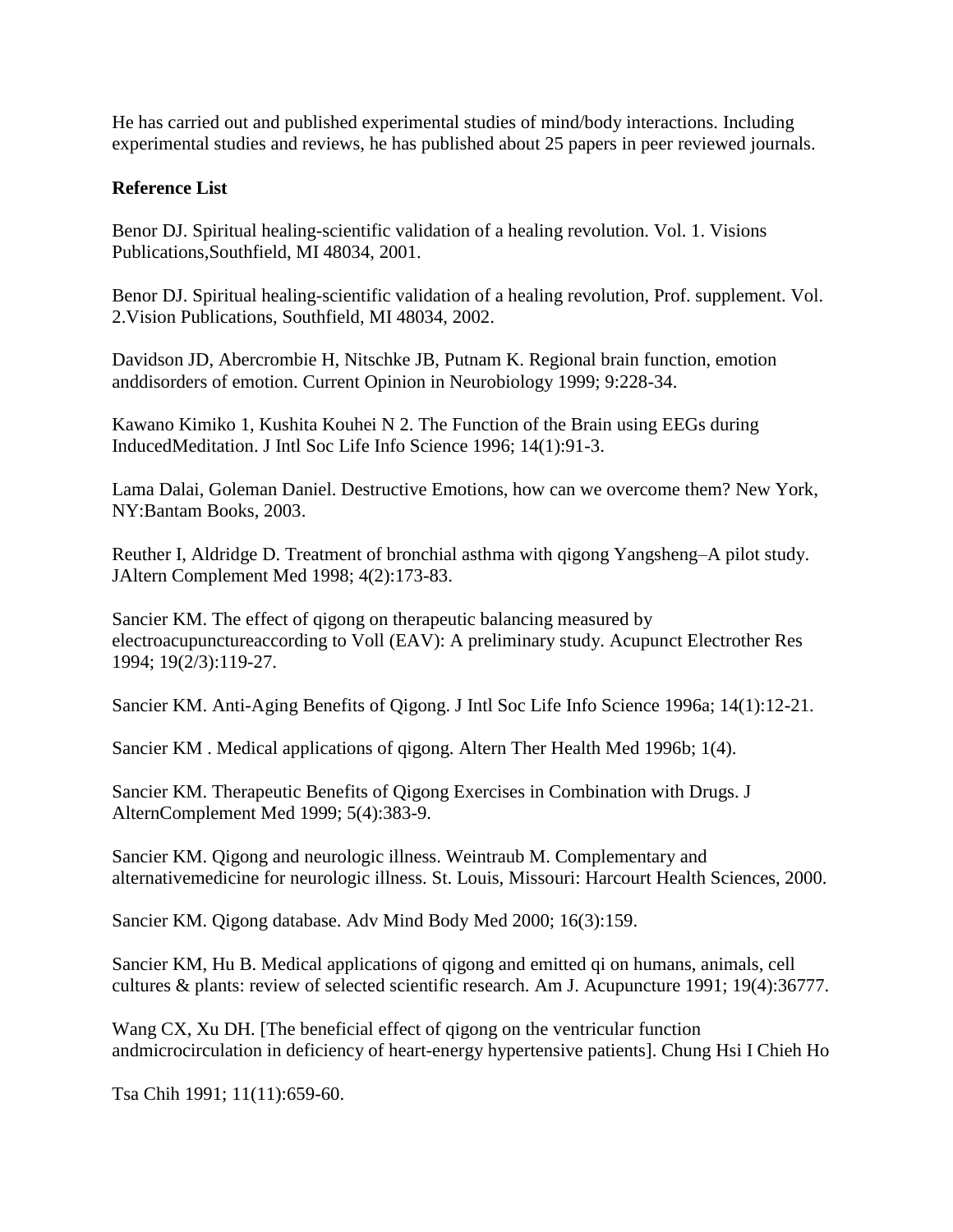Wang CX, Xu DH. [Effect of qigong on plasma coagulation fibrinolysis indices of hypertensivepatients with blood stasis]. Chung Kuo Chung Hsi I Chieh Ho Tsa Chih 1993; 13(7):415-6.

Wang CX, Xu DH, Qian YC . Effect of qigong on heart-qi deficiency and blood stasis type ofhypertension and its mechanism. Chung Kuo Chung Hsi I Chieh Ho Tsa Chih 1995;15(8):454- 8.

Yamamoto M 1, Hirasawa M 1, Kokubo H 1, Sakaida H 1, Kimiko Kawano K 2 1. Study on Analyzing Methods of Human Body Functions Using Various SimultaneousMeasurements(VSM) -The Second Year Report of the 5-Year-Project Supported byScience and Technology Agency(STA), Japan-. J Intl Soc Life Info Science 1997; 15(2):2.

## **Anti-Aging Benefits of Qigong**

## by **Kenneth Sancier Ph. D.**

## **History of Qigong Research in China**

In the early 1980's, scientists in China began to study the medical benefits claimed for qigong. Since then, research on hundreds of medical applications of qigong have been reported in the Chinese literature. Of special interest for the present article are clinical reports of the medical benefits of qigong that claim to retard or reverse some diseases associated with aging.

Most of the original research was reported in Chinese, but access in English to most of this material is possible by reference to the proceedings of international conferences of qigong. Since 1986, ten such proceedings contain about 840 abstracts of talks given at the conferences, more than half of which are in English.

These abstracts, along with about 160 abstracts of articles in the scientific literature, have been organized as a computerized database. The database enables searches and development of bibliographies across this entire body of information by using any key word. The clinical outcomes reported in this article are partly based on material in the database and partly on the author's person contacts with researchers.

The word qigong is a combination of two ideas: qi the vital energy of the body, and gong the skill of working of the qi. Medical qigong for health and healing consists primarily of meditation, physical movements, and breathing exercises. Qigong practitioners develop an awareness of qi sensations in their bodies and use their mind, i.e., intention, to guide the qi in the body. The benefits of qigong are said to extend beyond health and healing to enhance spiritual life and even special abilities, such as psychic powers.

## **Internal Self-Practice & External Transmission of Medical Qigong**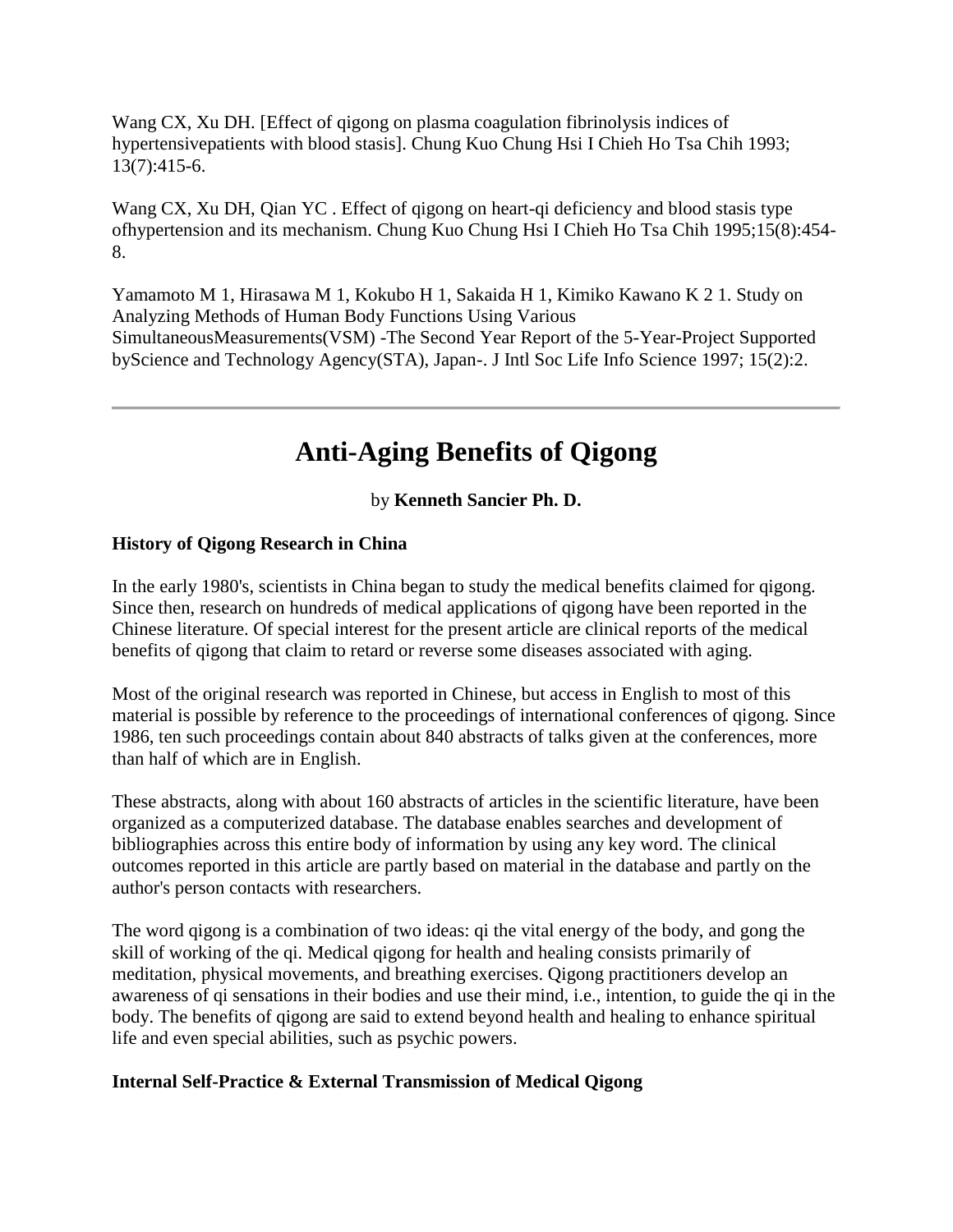Medical qigong is divided into two parts: internal and external. Internal qi is developed by individual practice of qigong exercises. When qigong practitioners have sufficiently mastered the skill, they can "emit" qi (external qi or waiqi in Chinese) for the purpose of healing another person. There are many scientific reports of the medical existence and efficacy of emitted qi. The present article focuses mainly on internal qi because almost everyone can learn qigong exercises for maintaining health and for self-healing, whereas, there are a limited number of skilled qigong masters available for healing.

## **Range of Biological Benefits of Qigong**

There are numerous reports of the effects of emitted qi on living systems and the functions and organs of the human body. The present author reviewed some examples of medical applications of qigong and emitted qi on humans, animals, cell cultures, and plants, and he also published some of his experimental research on physiological effects of qigong. He discussed some clinical and experimental evidence showing that qigong exercise and external qi affects various functions and organs of the body.

A short list of some of the functions and organs affected by qigong, and the measurement techniques employed (in parentheses), include: the brain (EEG and magnetometer); blood flow (thermography, sphygmography, and rheoencephalography); heart functions (blood pressure, EKG, and UCG); kidney (urinary albumin assay); biophysical (enzyme activity, immune function, sex hormone levels (laboratory analysis); eyesight (clinical); and tumor size in mice.

## **Clinical studies on anti-aging benefits of qigong**

Several clinical studies will be described to illustrate the scope of research on medical applications of qigong to treat chronic medical conditions that may affect the aging process. Some details may be omitted because of space limitations. The critical evaluation of the research studies will be left to medical specialists.

## 1) **Therapeutic balancing of the meridians and functions of the body**

The profound effect that internal qigong practice may have on balancing the energies of the organs and functions of the body is illustrated by measurements using Electroacupuncture According to Voll (EAV). In EAV the electrical conductance of the skin above individual acupuncture points is measured using low voltage and low current. Diagnosis depends on measuring the relative electrical conductance and its time dependence. An important diagnostic criterion of degeneration of an organ is an "indicator drop" that may occur during the measurement when the conductance reaches an apparent maximum value but then decreases before leveling off.

Measurements were made at 24 acupuncture points at the ends of the 12 meridians in the fingers and toes of subjects and were made by the same operator and equipment. The subjects were asked to perform a qigong exercise of their choosing for 10 to 15 minutes, for example, sitting or standing meditation or moving qigong. Two series of EAV measurements were made before and after healthy subjects practiced qigong.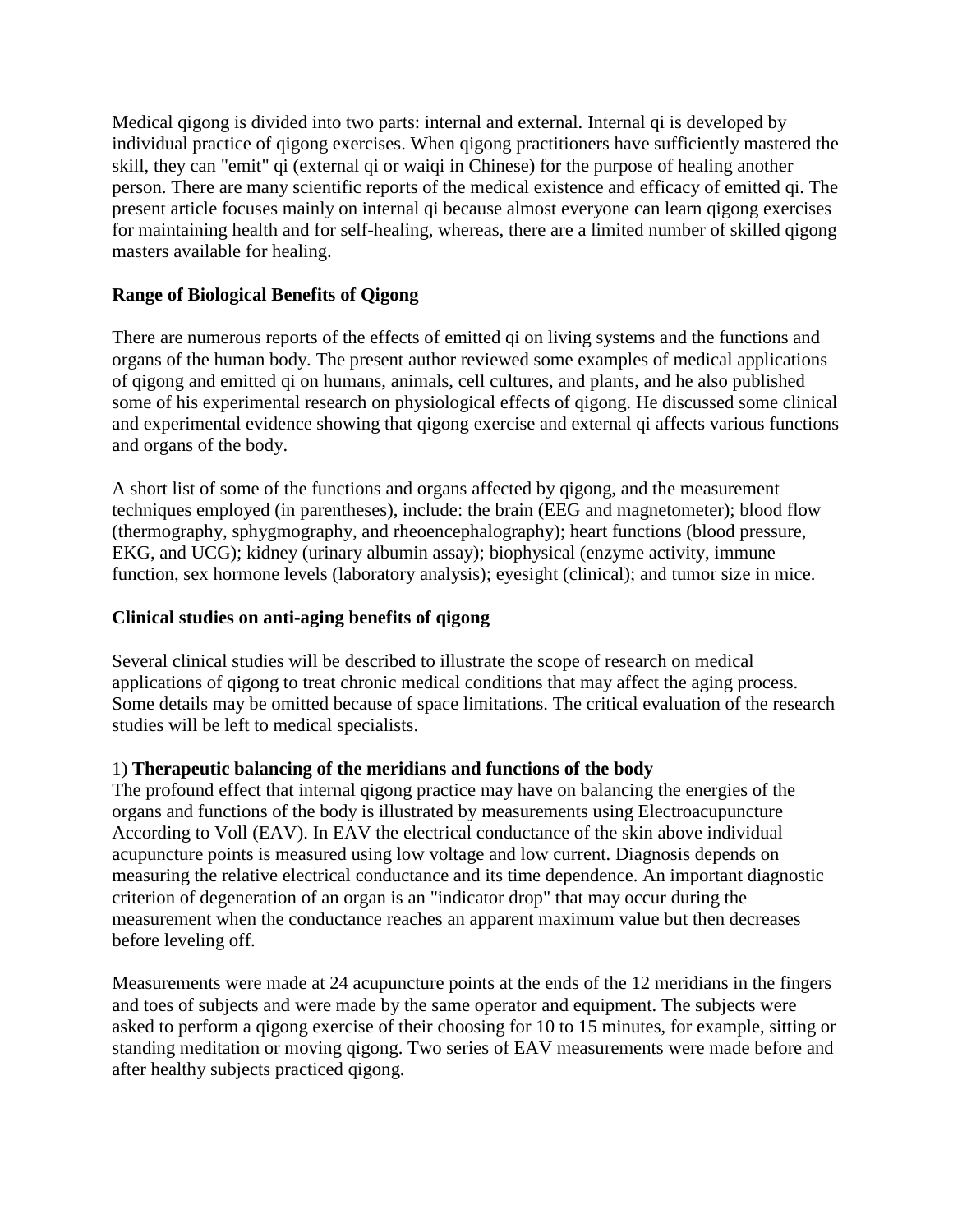In the first series, four subjects were examined by EAV before and after they practiced qigong. Qigong exercise decreased the average of the EAV measured values of the four subjects in the range of  $-19$  to  $-31\%$  (p<0.004). Qigong eliminated almost all the indicator drops.

In the second series, each of seven subjects was examined by EAV three times in a blind protocol so that the operator did not know whether a subject had practiced qigong before the second or third examination. The results showed that qigong exercise changed the average EAV measured values in the range of -17 to -35% for four subjects and in the range of 4 to 15% for three subjects. Indicator drops again were markedly decreased.

These preliminary results show that internal qigong practice can make significant changes in the therapeutic balancing of the meridian and organ systems.

In a similar type of study, the electric current at acupuncture points on 14 meridians was measured using a single square wave voltage pulse technique. Both a qigong master, who emitted qi, and a qi-receiver were measured simultaneously and continuously. The results show that internal and external qigong produce different values in some measurement parameters, and also some synchronous behavior was observed between the sender and receiver.

#### 2) **Clinical studies of effects of qigong on hypertensive patients**

Several groups in China have investigated the effects of qigong on hypertension (i.e., high blood pressure). The research of Wang, Xu and coworkers of the Shanghai Institute of Hypertension was selected for discussion because it serves as a model for the many different effects that qigong may have on organs and functions of the body. For these studies, the patients practiced "Yan Jing Yi Shen Gong" for 30 minutes twice a day. This qigong is claimed to be especially valuable for therapeutic purposes and delaying senility. The qigong exercise consists of a combination of sitting meditation and gentle physical movements that emphasizes a calm mind, relaxed body, and regular respiration.

In 1991, the Shanghai group reported a 20-year controlled study of the anti-aging effects of qigong on 204 hypertensive patients. Subsequently, they reported a 30-year follow-up on 242 hypertensive patients, and more recently, the researchers reported an 18-22 year study of 536 patients. The patients were randomly assigned to the two groups. To control blood pressure, the patients were given the same hypotensive drug and in the same hospital. None of the patients smoked.

#### **Blood Pressure**

The effect of qigong exercise on blood pressure is shown graphically in Fig. 1. The blood pressure (systolic and diastolic) in millimeters mercury is plotted as a function of time over 20 years for the group consisting of 242 patients, 122 in the qigong group and 120 in the control group. During the first two months, the blood pressure of all patients dropped in response to the hypotensive drug. Subsequently, and over the period of 20 years, the blood pressures of the qigong group stabilized while that of the control group increased. Remarkably, during this period the drug dosage for the qigong group could be decreased, while the dosage for the control group had to be increased.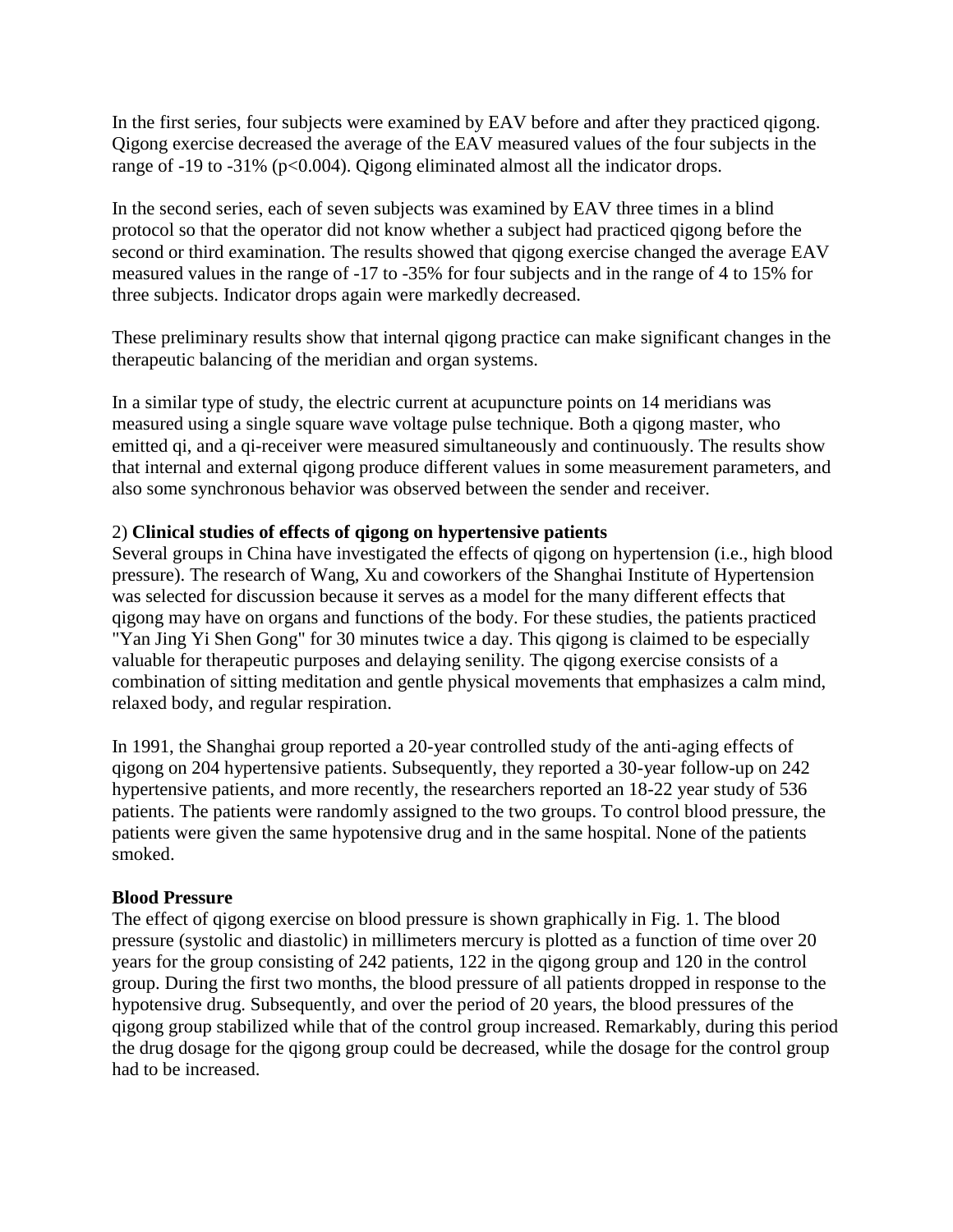Fig. 1. Effect of qigong on blood pressure of hypertensive patients over 20 years. Qigong group  $(n=104)$  practiced 30 min/day twice/day, control group  $(n=100)$ .

#### **Mortality and Stroke**

The incidences of mortality and stroke for the 30-year study are shown in Fig. 2. These results show that qigong exercise decreased by about 50 percent the incidence of total mortality, mortality due to stroke, and morbidity due to stroke. At the end of 30 years, 86 patients survived in the qigong group and 68 in the control group. These results clearly show that qigong has significant potential for preventing strokes and extending life.

#### **Improvements in heart function and microcirculation**

Aged hypertensive patients usually are found to have a deficiency of Heart-energy, which often leads to a weakened function of the left ventricle and a disturbance of microcirculation. The researchers evaluated the effects of qigong for120 aged patients by using ultrasonic cardiography (UCG) and indices of microcirculation.

Experiments showed that the left ventricular function (LVF) in the hypertensive aged group (80 cases) was lower than that in the aged normal blood pressure group (40 cases), while the LVF in the deficiency of Heart-energy hypertensive patients (46 cases) was lower than in the nondeficiency Heart-energy hypertensive patients (34 cases).

After practicing qigong for one year, cardiac output was increased, the total peripheral resistance decreased, and the ejection fraction mitral valve diastolic closing velocity and the mean velocity of circumferential fiber shortening tended to be increased. Significant changes did not occur in the group without Heart-energy deficiency.

Quantitative evaluation of nailfold disturbances in microcirculation was made on the above groups by observing 10 indices of abnormal conditions: configuration of micrangium, micrangium tension, condition of blood flow, slowdown of blood flow, thinner afferent limb, efferent limb and afferent limb ratio, color of blood, hemorrhage, and petechia. The results showed that hypertension had an accelerating effect on the disturbance of microcirculation. The incidence of disturbance of microcirculation disturbance was 73.9% in the deficiency of Heartenergy hypertensive patients. After a year of qigong practice, the incident of disturbance was  $39.1\%$  (p<0.01).

The results suggest that qigong exercise has beneficial effects on Heart-energy and regulation of the blood channel, and qigong seems to have improved abnormal conditions of blood circulation.

#### **Improvement in sex hormone levels**

One consequence of aging is that the levels of sex hormones change in unfavorable directions. For example, female sex hormone (estrogen) levels tend to increase in men and decrease in women. Three studies indicate that qigong exercise can reverse this trend. The effect of qigong exercise on plasma sex hormone levels was determine for hypertensive men and women. The sex hormones levels were measured before and after qigong practice for one year.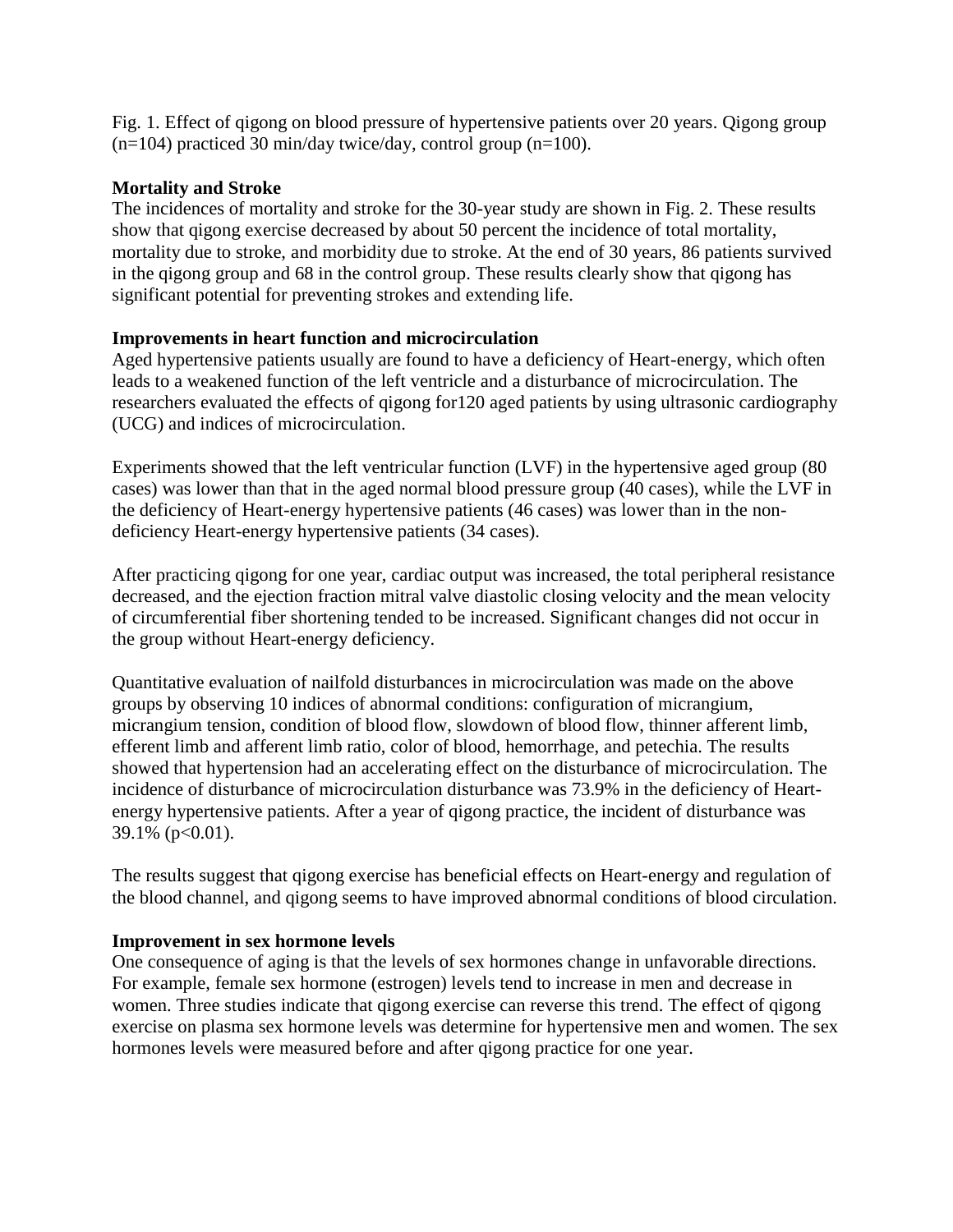Seventy male patients with essential hypertension (ages 40 to 69; disease stage II) were divided into two groups. For the qigong group (n=42), which practice qigong for one year, the estradiol level (E2) decreased from 70.1 to 47.7 pg/ml, a decrease of 32% (p<0.01), while no significant changes occurred in the control group  $(n=20)$ . The testosterone levels  $(T)$  of both groups decreased about 7%. The value of E2 for the qigong group (47.7 pg/ml) approached that of healthy men (42.2 $\pm$ 5.8 pg/ml) of the same age but without hypertension or cardiovascular, pulmonary, hepatic, renal, or endocrine diseases  $(p<0.05)$ .

For women (ages 51 to 67, the number in the group is not available), the aging process was associated with failure of ovarian function manifested by decreased E2 and increased T levels. Qigong practiced one year resulted in an increase of E2 from 40.9±.3.5 to 51.6±3.5 pg/ml, a value about equal to that of normal menopausal controls without hypertension or cardiovascular, pulmonary, hepatic, renal, or endocrine diseases. The value of T was also increased by qigong from  $25.5 \pm 2.2$  to  $37.2 \pm 2.2$  ng/dl.

The favorable changes in estradiol levels, E2, brought about by qigong are summarized in Fig. 3 for both men and women.

In an auxiliary study, the 24-hour urinary estradiol levels were determined in 30 men ages 50 to 69. Qigong for one year resulted in a decrease of 31% in E2 and a decrease of 54% in the estradiol/testosterone ratio (E2/T). These changes were accompanied by improvements in symptoms associated with Kidney deficiency hypertension, such as soreness, dizziness, insomnia, hair loss, impotence, and incontinence. The average score for these symptoms was changed favorably by qigong from  $5.5\pm2.3$  to  $2.8\pm1.3$  (p<0.001).

Ye Ming and co-workers reported similar favorable changes in plasma sex hormone levels E2 in 77 male and female qigong exercisers after 2 months qigong compared with 27 controls. They did not observe significant changes in testosterone.

The three studies above show that qigong exercise can help restore the sex hormone levels that had deteriorated because of aging.

#### **Changes in blood chemistry in hypertensive patients**

Wang, Xu and co-workers made a series of determinations indicating the profound effects that qigong exercise may have on blood chemistry of hypertensive subjects. Improvements were noted in plasma coagulation firbrinolysis indices, blood viscosity, erythrocyte deformation index, levels of plasma tissue-type plasminogen activator (tPA), plasminogen activator inhibitor (PAI), VIII factor related antigen (VIII R:AG), and anti-thrombin (AT-III). In another study, they reported that qigong exercise beneficially changed the activities of two messenger cyclic nucleotides (cAMP and cGMP).

#### **Reversing symptoms of senility**

To study the mechanism of keeping fit by qigong, a controlled study was made of 100 subjects classified either as presenile or with senile impaired cerebral function. The subjects were divided into two groups of 50 people each with a mean age of 63 years and with a similar distribution of age and sex. The qigong group practiced a combination of static and moving qigong. The control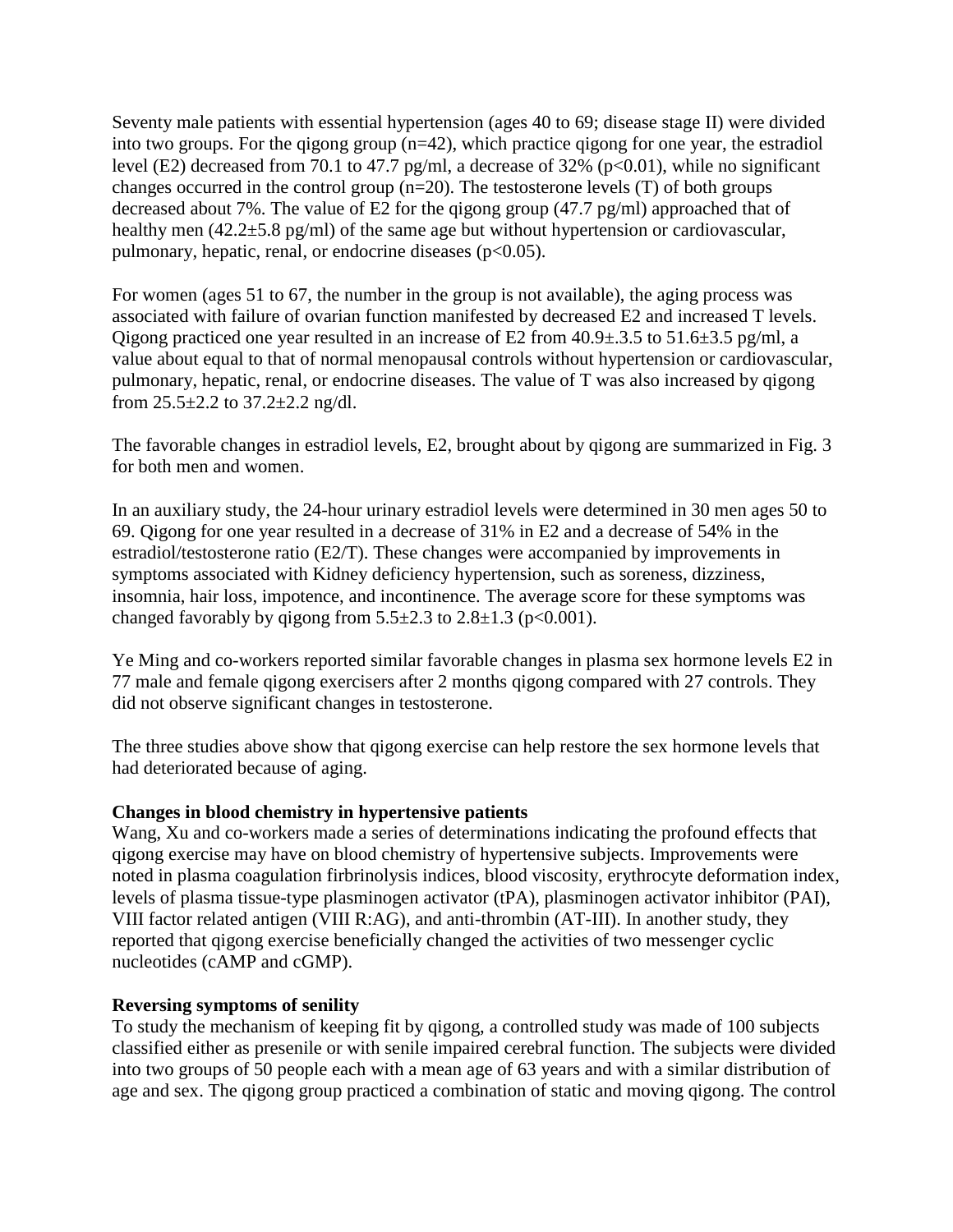group exercised by walking, walking fast, or running slow. According to TCM method of classifying the vital energy, more than 80% of the patients in each group were classified as deficient in vital function and vital essence of the Kidney. Criteria for judging outcome were based on measuring clinical signs and symptoms including cerebral function, sexual function, serum lipid levels, and function of endocrine glands.

After six months, 8 of the 14 main clinical signs and symptoms in the qigong group were improved above 80%, whereas none of the symptoms in the control group were improved above 45%. These results suggest that qigong can reverse some symptoms of aging and senility. In this regard, qigong exercise is superior to walking or running exercises.

## **Enhanced activity of anti-aging enzyme SOD**

Superoxide dismutase (SOD) is produced naturally by the body but its activity declines with age. SOD is often called an anti-aging enzyme because it is believed to destroy free radicals that may cause aging. The effects of qigong exercise to treat disorders of retired workers were studied by Xu Hefen and coworkers and included determinations of plasma SOD.

For their study, 200 retired workers,100 males and 100 females, ranging in age from 52 to 76 were divided into 2 groups: the qigong exercise group and the control group, and each group consisted of 50 males and 50 females. The main qigong exercise was Emei Nei Gong (one kind of qigong exercises of the Emei School), and was practiced at least 30 minutes a day.

The result showed that the mean level of SOD was increased by qigong exercise. For example, the SOD level was larger in the qigong group (about 2700 µ/g Hb) and than in the control group (1700  $\mu$ /g Hb), and this difference was significant (p<0.001). This study shows that qigong exercise can stimulate physical metabolism, promote the circulation of meridians and regulate the flowing of qi and blood, thus preventing and treating disorders of aging and promoting longevity.

#### **Cardiovascular function**

Several studies reveal the potential benefits that qigong may have for improving the cardiovascular function of those with heart disease as well as old people. This conclusion is based on three studies reporting that qigong exercise can protect healthy pilots from altitude stress when they flew rapidly from a low altitude to the high altitude of the Tibetan highlands.

Before entering the Tibetan highland, 66 healthy young men were divided into two groups: a qigong group of 32 men who did Qiyuan Qigong exercise for 4 weeks, and a control group of 34 men who exercised to radio music. The two groups of men rapidly entered the highlands from a lower altitude. Before and after entering the highland, measurements were made of symptoms of altitude sickness and physiological changes. The qigong group suffered less altitude stress than the control group as measured by blood pressure, heart rate, oxygen consumption, microcirculation on the epex of tongue and the nail fold, and the temperature at the Laogong point of the left hand  $(p<0.01)$ . The researchers suggest that qigong can prevent stress from altitude changes.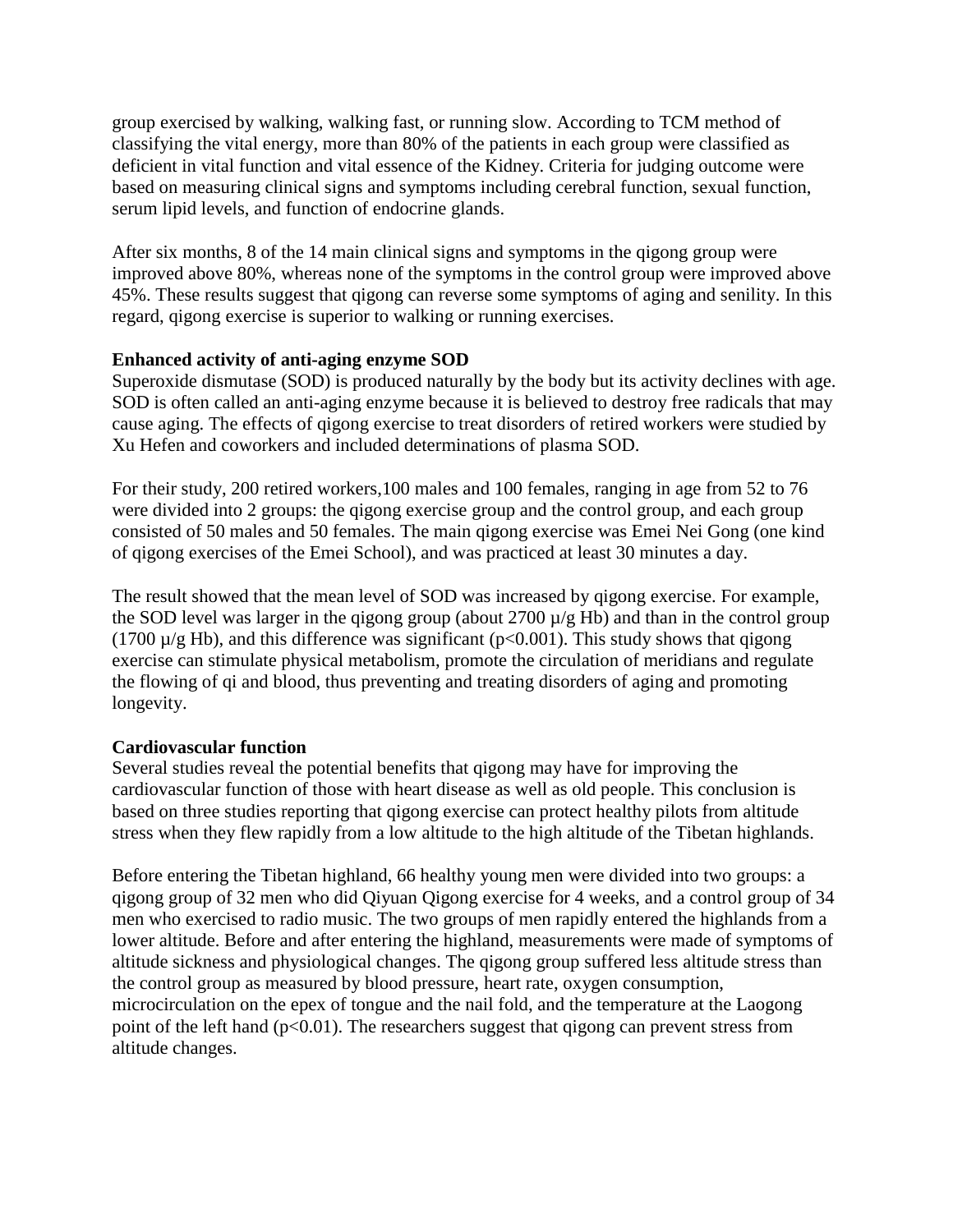In another study of changes in altitude, healthy young men were divided into three groups. Forty males were in the qigong group and practiced Qiyuan qigong for 4 weeks prior to entering the highlands; 40 men were in the control group and exercised to radio music for 4 weeks prior to entering the highlands; and 40 males were residents living at high altitudes. The results show that the integral value of symptoms of acute mountain sickness was lower in the qigong than in control group ( $p<0.01$  to 0.05). Pulmonary ventilation of the qigong group was significantly improved compared with the control group ( $p<0.01$  to 0.05), and nearly equal to the resident group.

In another study, air force pilots were randomly divided into two groups: a qigong group of 22 men who had practiced Qiyuan Qigong exercise for eight weeks, and a control group of 18 men who did physical exercise for eight weeks before entering the Tibetan highlands. Microcirculation was measured at tongue apex and the nail fold, and also from the temperature at the Laogong point in palm of the left hand. When the men entered the high altitude, abnormal blood pressure and microcirculation of tongue apex and nail fold occurred in both groups. The abnormalities were statistically less in the qigong group than in the control group ( $p<0.01$ ). The temperature at Laogong kept steady in the qigong group, but was reduced in the control group  $(p<0.05)$ .

The results of these three studies with healthy subjects lead to the conclusion that qigong also should be effective in improving the health of people with cardiovascular conditions including the aged. In fact several research studies have reported such beneficial effects of qigong on cardiovascular diseases. The three studies also provide evidence that qigong exercise is superior to physical exercise such as calisthenics.

#### **Blood flow to the brain**

Qigong exercise has been shown by rheoencephalography to increase blood flow to the brain. For 158 subjects with cerebral arteriosclerosis who practiced qigong for 1 to 6 months, improvements were noted in symptoms such as memory, dizziness, insomnia, tinnitus, numbness of limbs, and vertigo headache. During these studies, a decrease in plasma cholesterol was also noted. These results may offer hope to people with cerebral arteriosclerosis.

## **Cancer**

Feng Lida pioneered in research showing that emitted qi from qigong masters produced marked changes in cell cultures of cancer cells from mice. Several studies reported the effects of emitted qi on tumors in animals. For example, emitted qi was reported to inhibit the growth of implanted malignant tumors in mice but did not destroy the tumors. Encouraged by the results with animals, researchers carried out clinical research on the effects of qigong on human subjects with cancer.

In a clinical study of qigong as a therapeutic aid for patients with advanced cancer, 127 patients with medically diagnosed malignant cancer were divided into a qigong group of 97 patients and a control group of 30 patients. All patients received drugs, and the qigong group practiced qigong for more than 2 hours a day over a period from 3 to 6 months.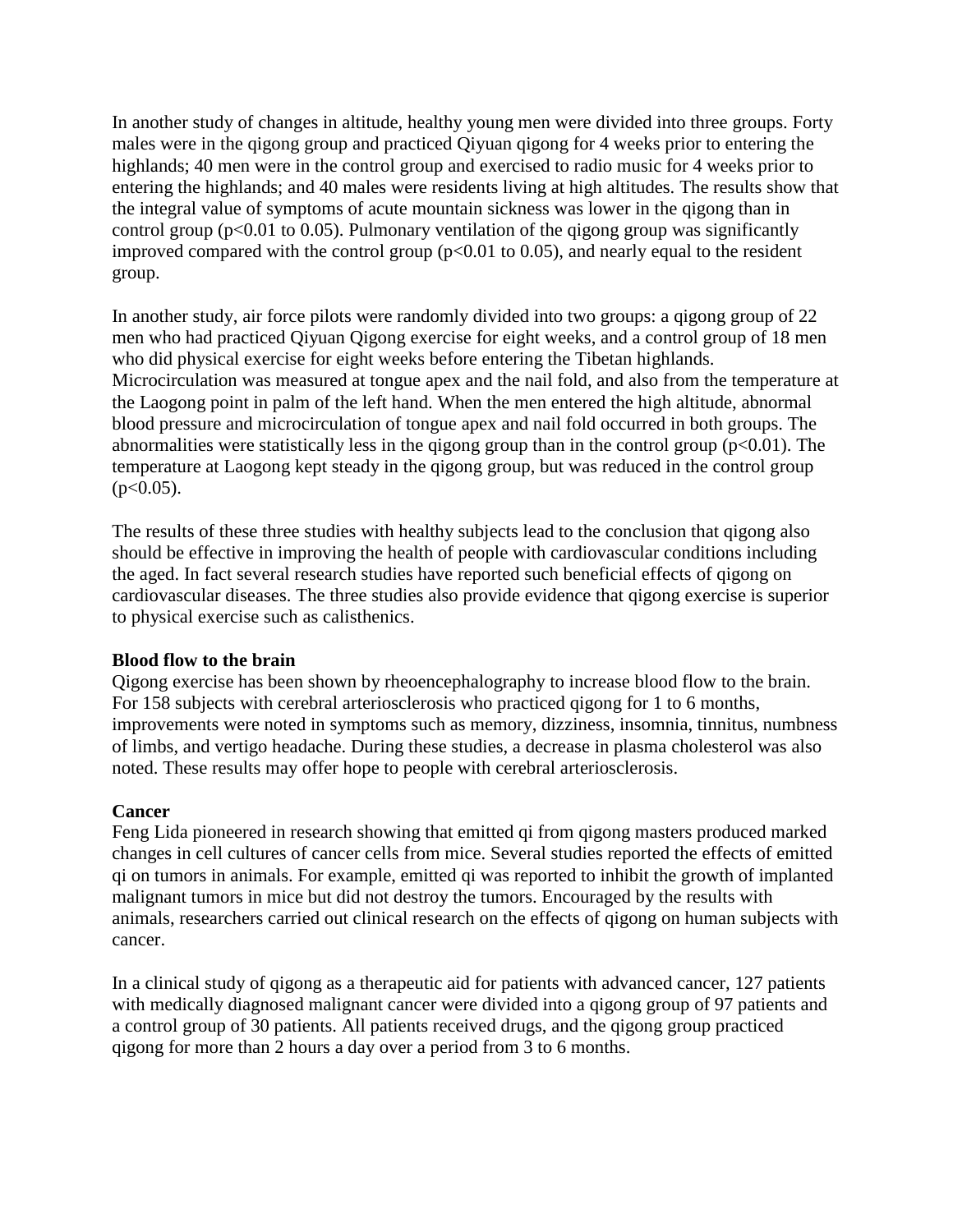The results summarized in Fig. 4 show that both groups improved, but the qigong group showed improvements four to nine times greater than the control group in strength, appetite, diarrhea free, and weight gain of 3 kg. The phagocytic rate, which is a measure of the immune function, increased in the qigong group but decreased in the control group. There are claims that qigong can cure cancer. Researchers, who seem to be more conservative, generally express the opinion to the author that qigong can at least slow the growth of cancerous tumors and reduce their size.

Combination therapy of qigong & drugs is superior to drug therapy alone. There is ample evidence in the literature that therapy by a combination of qigong exercise and drugs is superior to that of drugs alone. The advantages of a combination therapy of qigong and drugs over drugs alone were discussed earlier in this paper for hypertension and cancer.

The mechanism of this apparent synergism is not entirely understood, but undoubtedly relates to the fundamental mechanism of qigong. Qigong is believed to remove blocks to the ready flow of the qi (energy), blood, oxygen and nutrients to all cells of the body as well as to promote removal of waste products from cells of the body. Blocks to energy (qi) flow may result from injury, disease or stress.

Increases in qi flow and blood circulation help nourish diseased or stressed tissue, providing a means for the body to heal itself. This mechanism suggests that qigong also could promote drug uptake to tissue and cells via increased blood circulation. Omura's research shows that drug uptake was increased by using qigongized paper (i.e., paper to which emitted qi was sent) applied to afflicted area of the body.

## **Conclusions**

This review deals with a small fraction of the large collection of clinical research on medical applications of qigong. The information presented is intended to illustrate the potential of qigong exercise for restoring normal body functions in people with chronic conditions, many of which accelerate the aging process. The main conclusion from many studies is that qigong exercise helps the body to heal itself. In this sense, qigong is a natural anti-aging medicine. Two studies indicate that qigong exercise is superior to some physical exercises.

Qigong can complement Western medicine in many ways to provide better healthcare. For example, qigong has special value for treating chronic conditions and as a preventive medicine, whereas Western medicine has special value for treating acute conditions. There are many medical applications of qigong that can complement Western medicine to improve health care. Some examples include chronic problems such as hypertension, cardiovascular disease, aging, asthma, allergies, neuromuscular problems, and cancer. These areas of public health deserve consideration by the Western medical establishment.

## **References**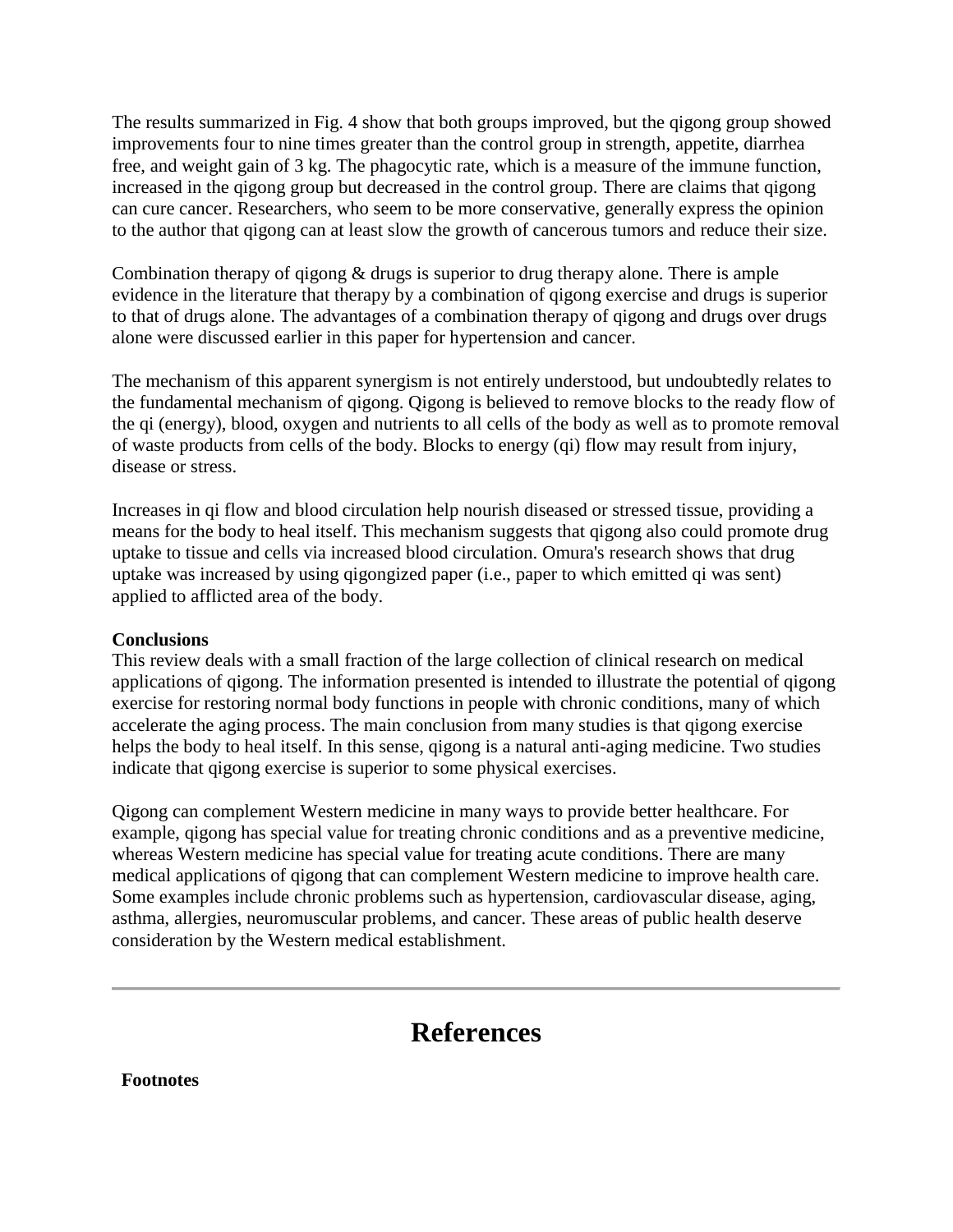1.Kenneth M SANCIER, Ph.D., Copresident & Director of Research, 561 Berkeley Avenue, Menlo Park, CA 94025, USA. Phone/Fax +1-415-323-1221.

2. Some of the material in this article was adapted from the article, "Medical Applications of Qigong," by K.M. Sancier, Ph.D., and published in Alternative Therapies in Health and Medicine. 1996;2 (1): 40-46.

3. Qigong Databaseª is available from the Qigong Institute, East West Academy of Healing Arts, 450 Sutter Street, Suite 2104, San Francisco, CA 94108, USA.

4. The p-value is the probability that two quantities are not the same: the smaller the p-value smaller the probability and the more significant the result.

5. Wang C, Xu D. Private communication, May 1995.

6. Duration of the study is not available. Endnotes

[1] Sancier K M, Hu B. Medical Applications of Qigong and Emitted Qi on Humans, Animals, Cell Cultures, and Plants: Review of Selected Scientific Studies. Am J Acupuncture.1991:19 (4) 367-377.

[2] Sancier, KM, Medical applications of qigong. Alternative Therapies in Health & Medicine. 1995; 2(1) in press.

[3] Sancier KM, Chow EPY. Healing with qigong and quantitative effects of qigong. J. American College of Trad. Chinese Medicine. 1989: 7(3):13-19.

[4] Sancier KM. The effect of qigong on therapeutic balancing measured by electroacupuncture according to Voll (EAV): a preliminary study. Acupuncture & Electro-Therapy Res Int J.:1995;19:119-127.

[5] Sancier K M. The effect of qigong on human body functions. Proceedings, Fifth International Symposium on Qigong, Shanghai, China..1994:179.

[6] Kido M. Meridian measurements of qi-gong operation and synchronous phenomena. J. Mind-Body Science: 1993: 2(1): 19-26.

[7] Wang Chongxing, Xu Dinghai, Qian Yuesheng, Medical and health care qigong, J Traditional Chinese Medicine. 1991:11(4) 296-301.

[8] Kuang Ankun, Wang Chongxing, Xu Dinghai, Qian Yuesheng. Research on the anti-aging effect of qigong. J. Traditional Chinese Medicine. 1991:11 (2) 153-158.

[9] Hong Shunhua, et. al. Microcirculation of nail fold and immunogenicity after qigong practice for short periods. Proceedings, First World Conference for Academic Exchange of Medical Qigong, Beijing, China. 1988: 56-57.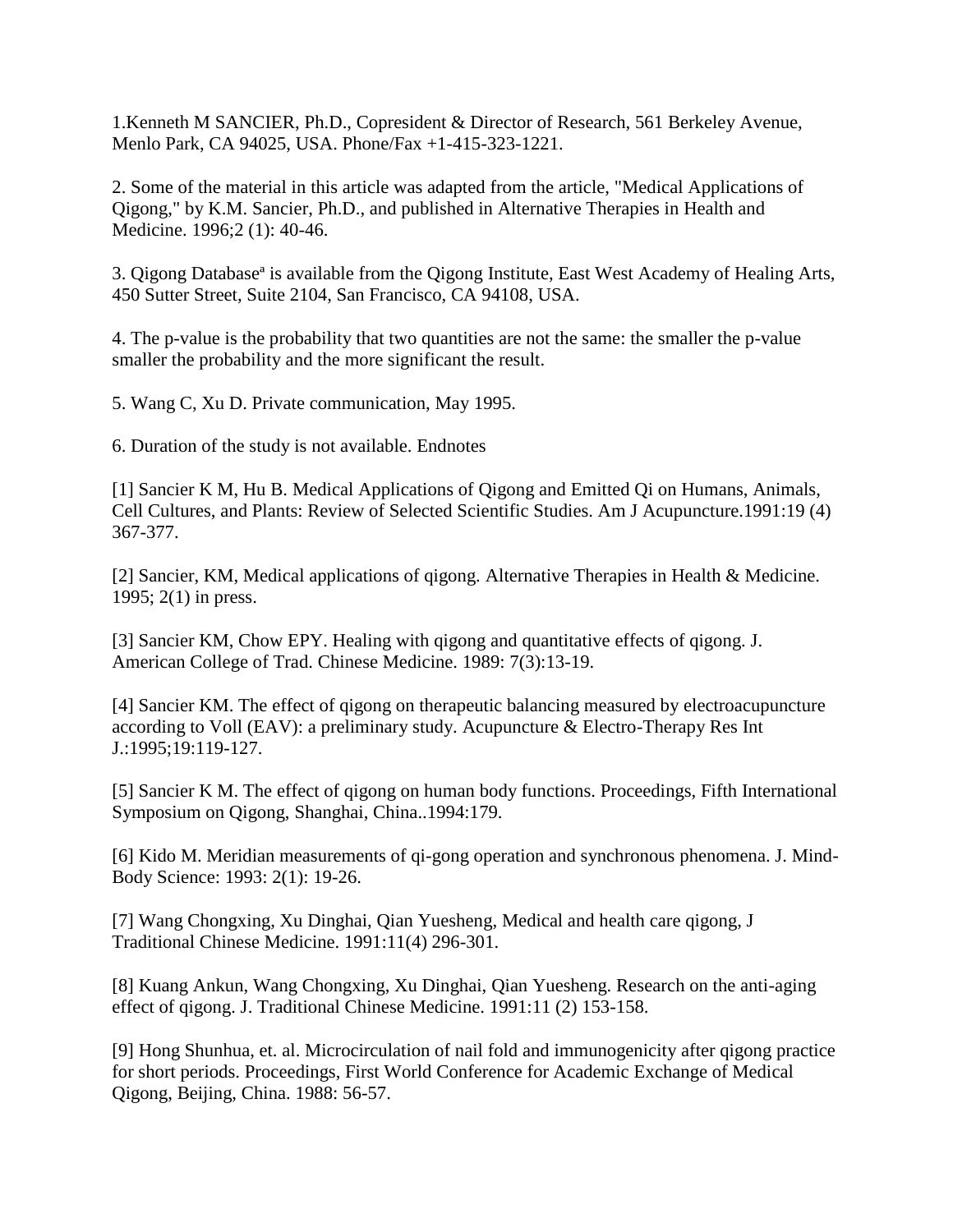[10] Li Ziran, Li Liziang, Zhang Boli. Group observation and experimental research on the prevention and treatment of hypertension by qigong. Proceedings, First World Conference for Academic Exchange of Medical Qigong, Beijing, China. 1988: 113-114.

[11] Jing Guinian. Observations on the curative effects of qigong self adjustment therapy in hypertension Proceedings, Proceedings, First World Conference for Academic Exchange of Medical Qigong, Beijing, China. 1988: 115-117.

[12] Bian Huangxian. Clinical observation of 204 patients with hypertension treated with qigong. Proceedings, First International Congress of Qigong. Berkeley, Calif., 1990: 101

[13] Wang Chongxing, et. al. The beneficial effect of qigong on the hypertension incorporated with coronary heart disease. Proceedings, Third International Symposium on Qigong, Shanghai, China. 1990: 40.

[14] Wu Renzhao, Liu Zhewei. Study of qigong on hypertension and reduction of hypotension. Proceedings, Second World Conference for Academic Exchange of Medical Qigong, Beijing, China. 1993: 125.

[15] Bornoroni Corrado, et. al. Treatment of 30 cases of primary hypertension by qigong techniques. Proceedings, Second World Conference for Academic Exchange of Medical Qigong, Beijing, China. 1993: 126.

[16] Zhang Guifang. Development and application of a series of qigong feedback tapes Proceedings, Second World Conference for Academic Exchange of Medical Qigong, Beijing, China. 1993: 125.

[17] Wang Chongxing, et. al. Effects of qigong on preventing stroke and alleviating the multiple cerebro-cardiovascular risk factors--a follow-up report on 242 hypertensive cases over 30 years. Proceedings, Second World Conference for Academic Exchange of Medical Qigong, Beijing, China. 1993: 123-124.

[18] Wang Chongxing, Xu Dinghai, et al. Beneficial effects of qigong on the ventricular function and microcirculation of deficiency in heart-energy hypertensive patients. Private communication, January 1994.

[19] Xu Dinghai, Wang Chongxing, et al. Clinical study of delaying effect on senility by practicing ÒYang Jing Yi Shen GongÓ in hypertensive patients. Proceedings, Fifth International Symposium on Qigong, Shanghai, China, 1994:109.

[20] Ye Ming, et al. Relationship among erythrocyte superoxide dismustase activity, plasma sexual hormones (T, E2), aging and qigong exercise. Proceedings, Third International Symposium on Qigong, Shanghai, China.. 1990:28-32 (in English and Chinese).

[21] Kuang Ankun, Wang Chongxing, Xu Dinghai, Qian Yueshang. Research on Òanti-agingÓ effect of qigong. J Traditional Chinese Medicine. 1991:11 (3) 224-227.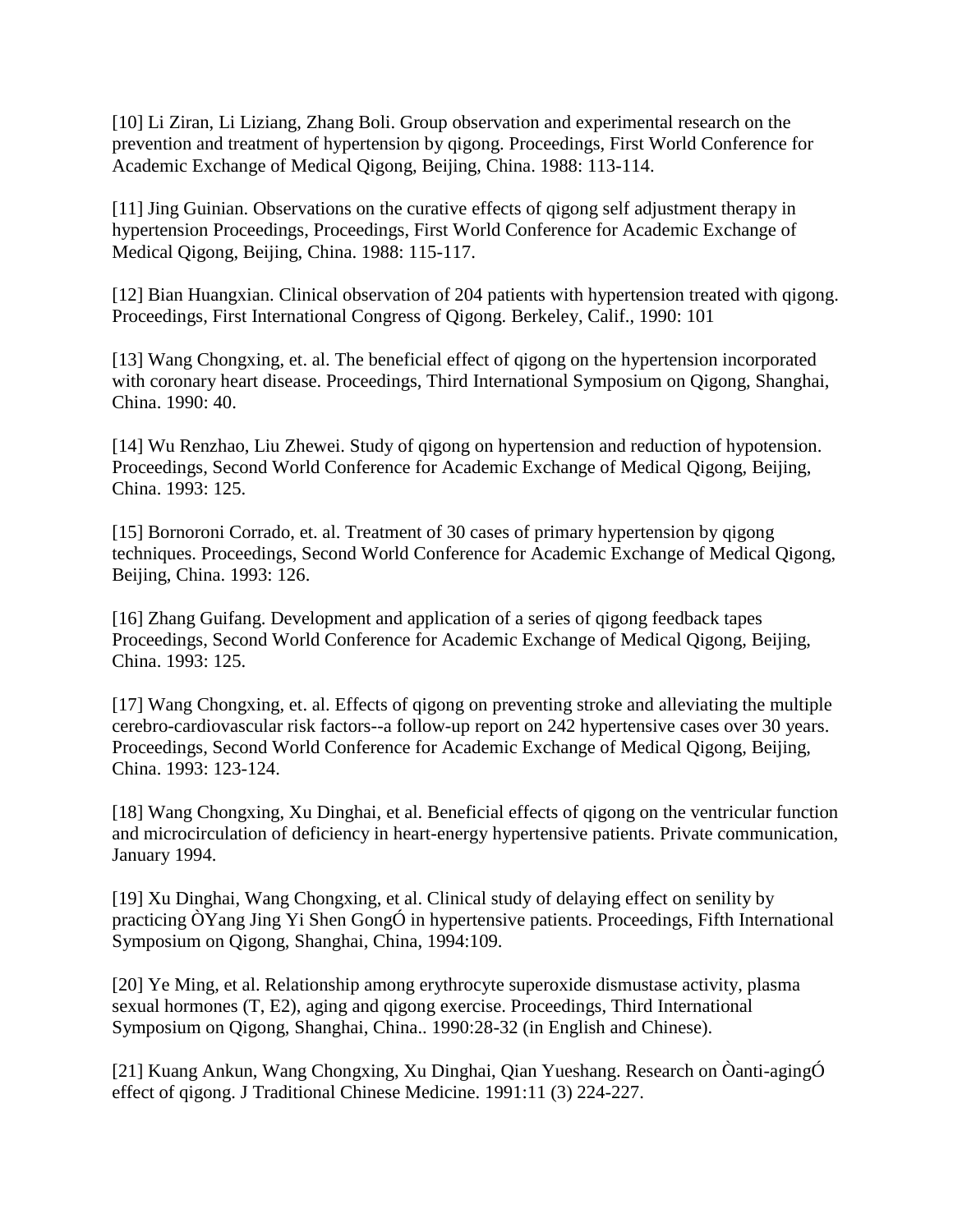[22] Xu, Hefen; Xue, Huining; Bian, Meiguang; Zhang, Chengming; Zhou, Shuying. Clinical study of the anti-aging effect of qigong. Proceedings, Second World Conference for Academic Exchange of Medical Qigong. Beijing, China. 1993: 137.

[23] Mo Feifan, Xu Yongchun, Lu Yongpin, Xu Guang. Study of prevention of cardiac function disorder due to immediate entry into highlands by qigong exercise. Proceedings, Second World Conf on Academic Exchange of Medical Qigong, Beijing, China.. 1993: 78.

[24] Mo Feifan, Lu Yongpin, Zhao Guoliang. Effect of exercise with qigong on lung function of persons entering highland. Proceedings, Fifth International Symposium on Qigong, Shanghai, China..1994:186.

[25] Mo Feifan, Wan Lurong, Jia ZiZi, Xu Guang. Study of prevention of microcirculation disorders of pilots in highlands by qigong. Proceedings, Second World Conf on Academic Exchange of Medical Qigong, Beijing, China.1993: 78.

[26] Chu Weizong, et. al. Changes of blood viscosity and RCG in 44 cases with cardiovascular diseases after qigong exercises. Proceedings, First World Conference for Academic Exchange of Medical Qigong, Beijing, China. 1988: 57-58.

[27] Qin Chao, et. al. Bidirectional adjustment of blood pressure and heart rate by daoyin tuina on the arterial blood and heart rate. Proceedings, First World Conference for Academic Exchange of Medical Qigong, Beijing, China. 1988: 107.

[28] Wang Chongxing, et. al. Beneficial effect of qigong on improving the heart function and relieving multiple cardiovascular risk factors. Proceedings ,Third International Symposium on Qigong. Shanghai, China. 1990: 42 (in Chinese).

[29] Zhang Shengbing. Effects of mind-regulation by qigong on the human body. Proceedings, Fifth International Symposium on Qigong, Shanghai, China, September. 1994:68.

[30] Liu Yuanliang, He Shihai, Xie Shanling. Clinical observation on the treatment of 158 cases of cerebral arteriosclerosis by qigong. Proceedings, Second World Conference on Academic Exchange of Medical Qigong, Beijing, China. 1993:125.

[31] Liu Yuanliang. Private communication, 1993.

[32] Feng Lida, Effect of emitted qi on human carcinoma cells. Proceedings, First World Conference for Academic Exchange of Medical Qigong, Beijing, China. 1988: 1-4.

[33] Feng Lida, Effect of emitted qi on the L 1210 cells of leukemia in mice. Proceedings, First World Conference for Academic Exchange of Medical Qigong, Beijing, China. 1988: 4-5.

[34] Zhao Shan, et al. Preliminary observation of the inhibitory effect of emitted qi on transplanted tumors in mice. Proceedings, First World Conference for Academic Exchange of Medical Qigong, Beijing, China. 1988: 46-48.